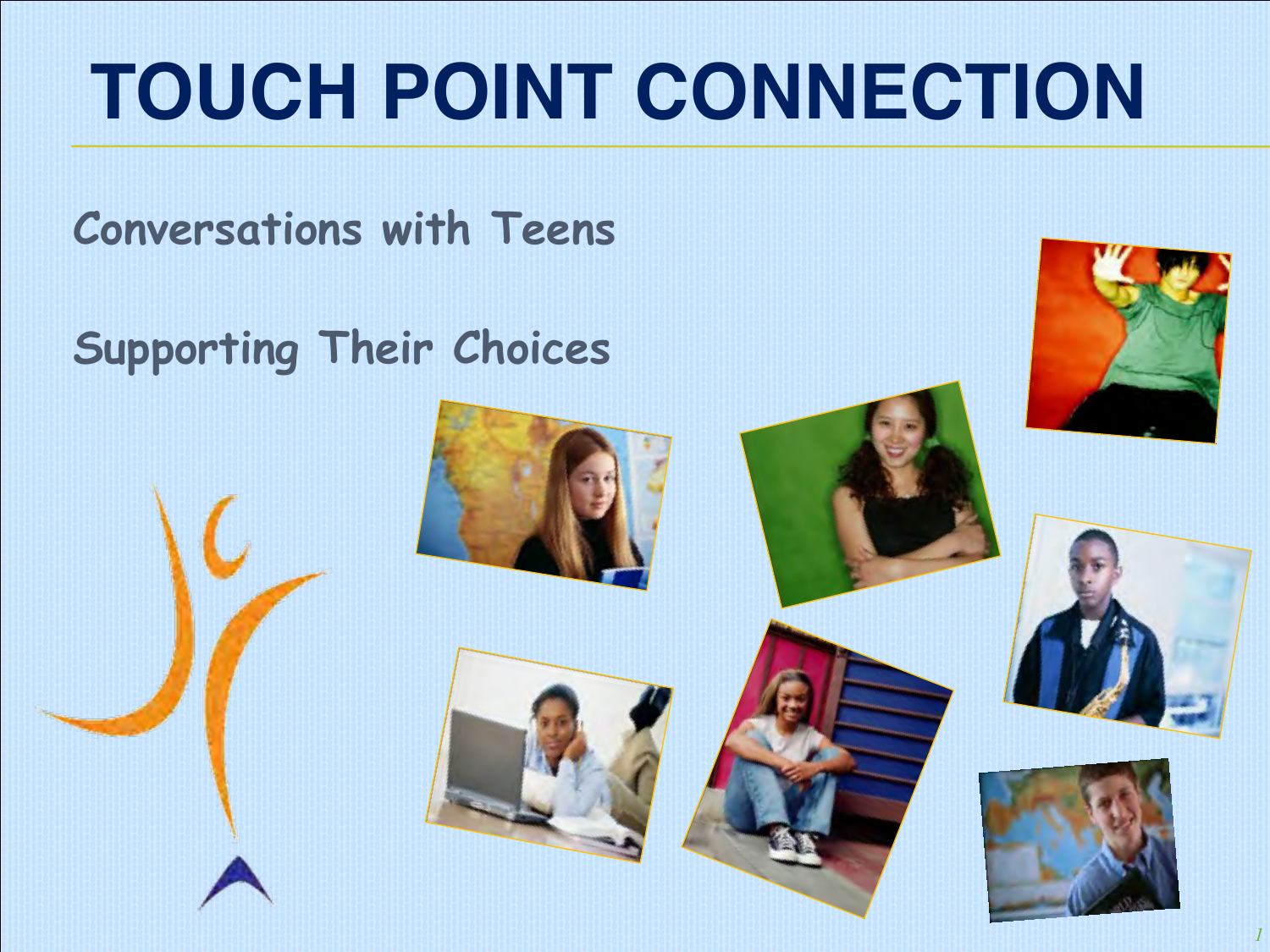### **WELCOME EVERYONE !**

- o Teachers
- o Parents
- o Agency staff members
- <sup>o</sup> Caring citizens

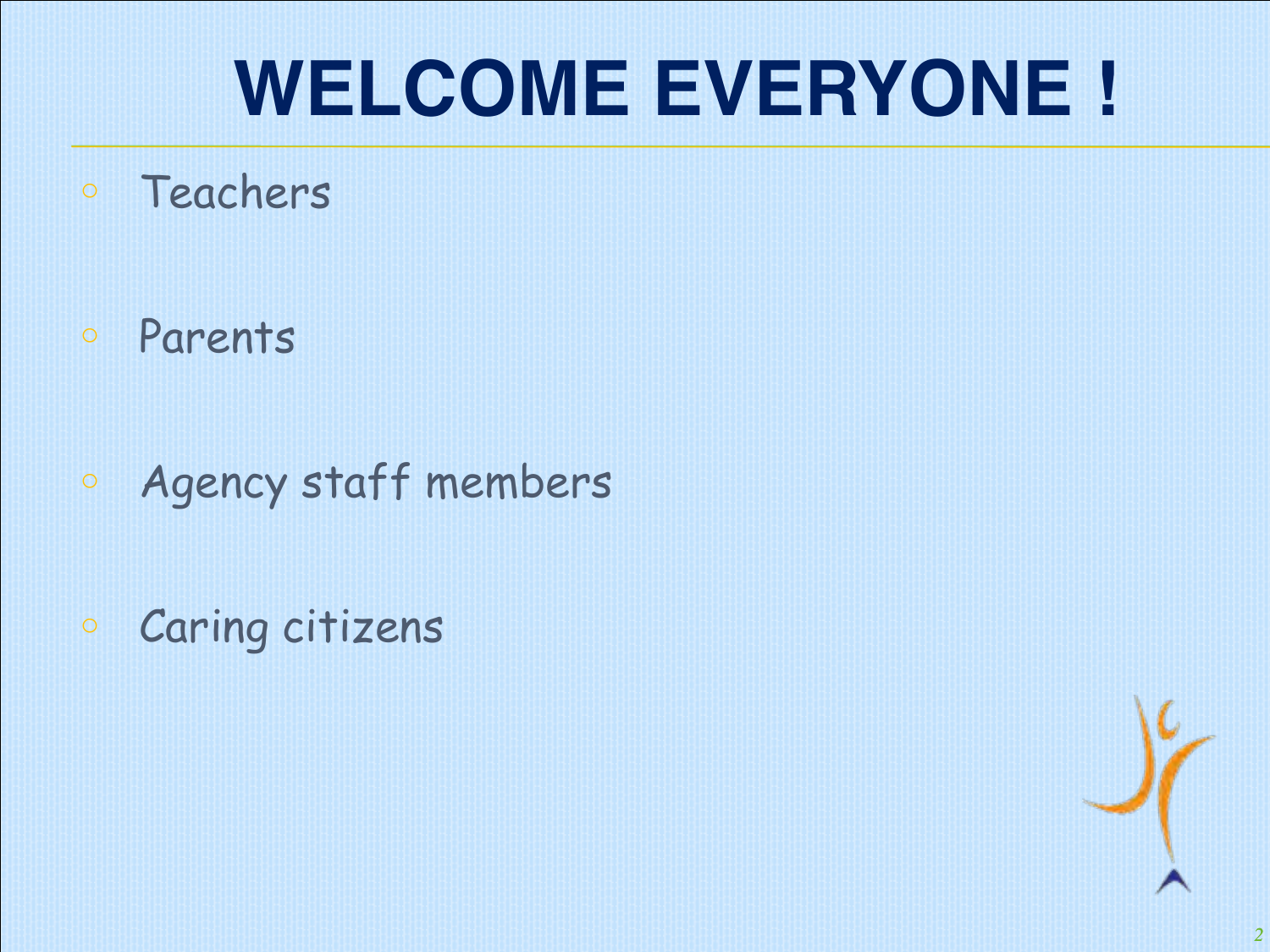### **INTRODUCTIONS**

#### **PRESENTERS**









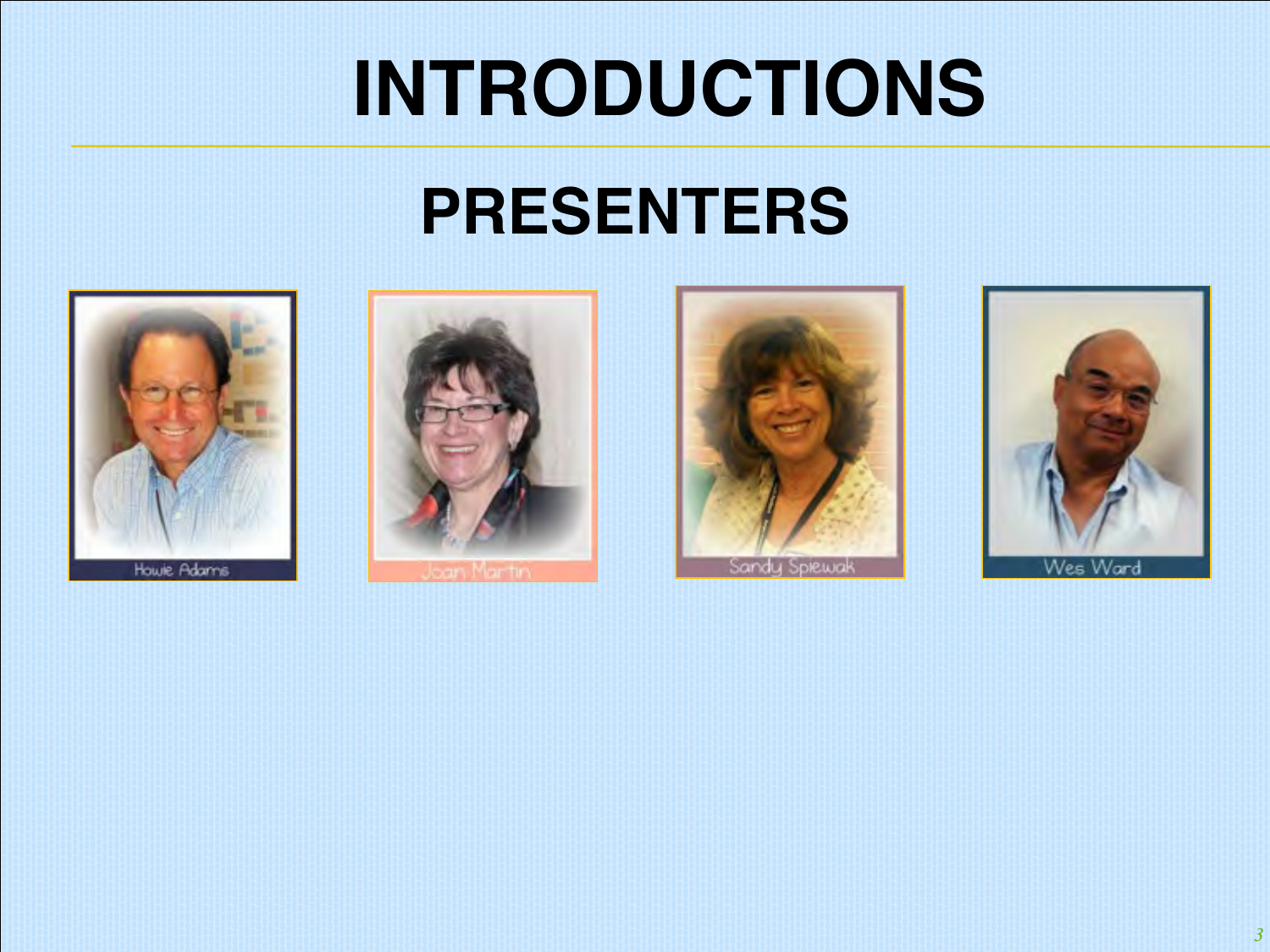## **TODAY'S GOALS**

- o Explore effective ways to talk with teens and young adults
- o Learn and practice conversational techniques
- <sup>o</sup> Learn how to empower young people to make the best choices for themselves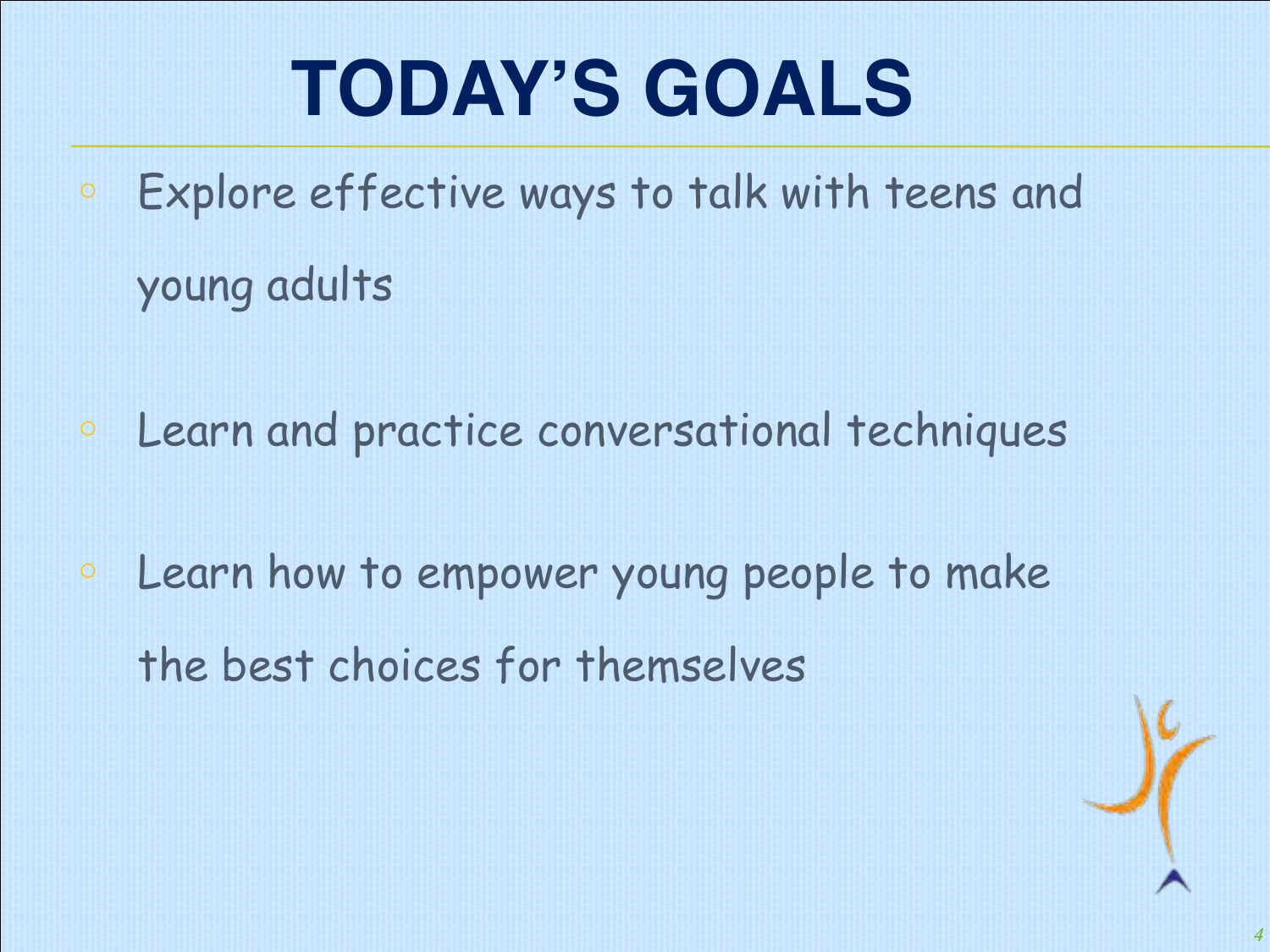## **WHY ARE WE HERE TODAY?**

o To learn how to have effective conversations with teens

<sup>o</sup> To move the **adult** from feeling inadequate or frustrated to helpful and supportive

<sup>o</sup> To move the **teen** from "I wish" or "I'm stuck" to empowerment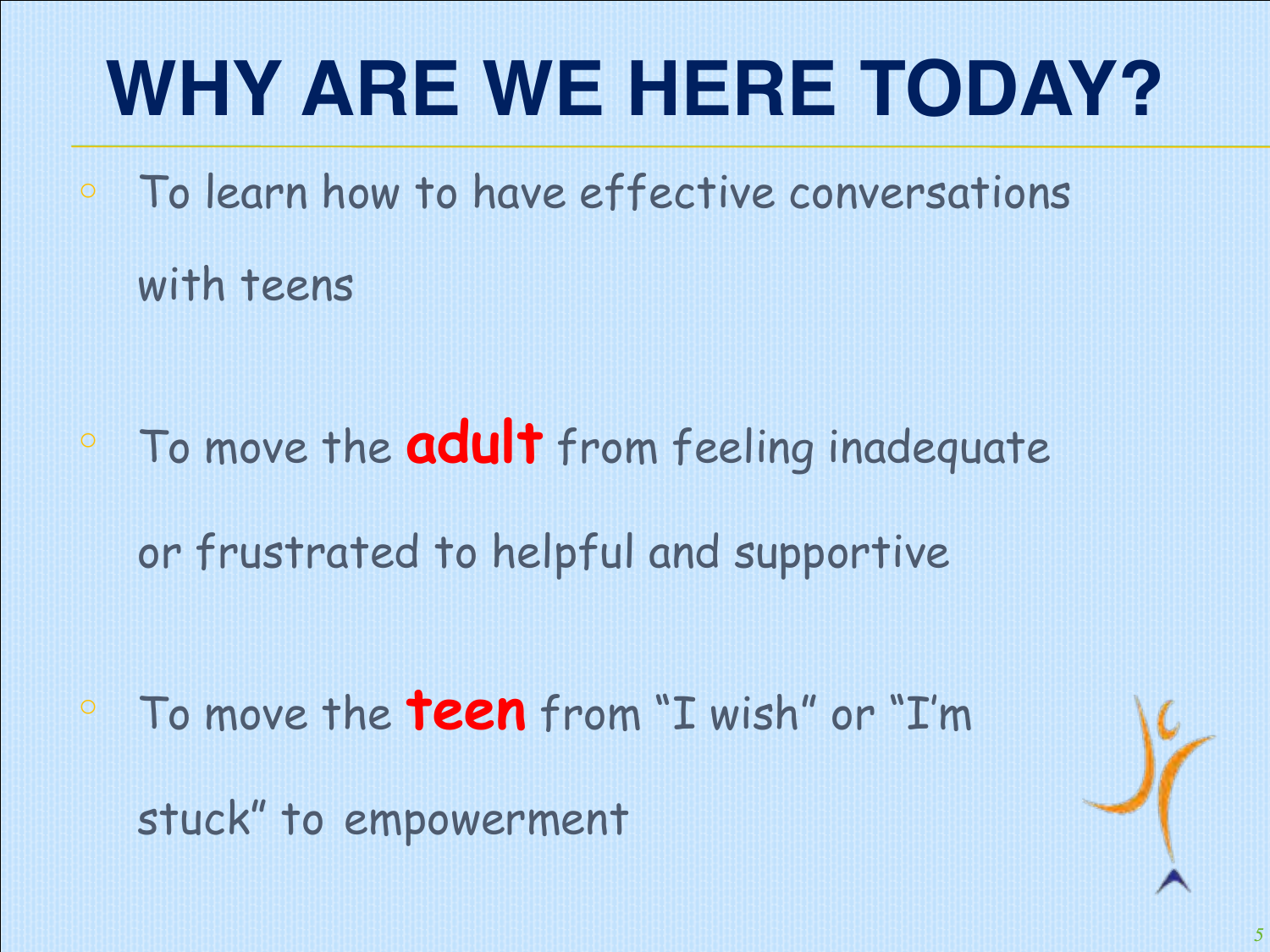## **TODAY'S AGENDA**

- <sup>o</sup> Peeking into the life of today's teen
- <sup>o</sup> Setting the foundation/context
- <sup>o</sup> Learning and practicing conversation skills
- o Typical expectations and reactions
- o Reviewing options, decisions, resolutions



<sup>o</sup> Wrap up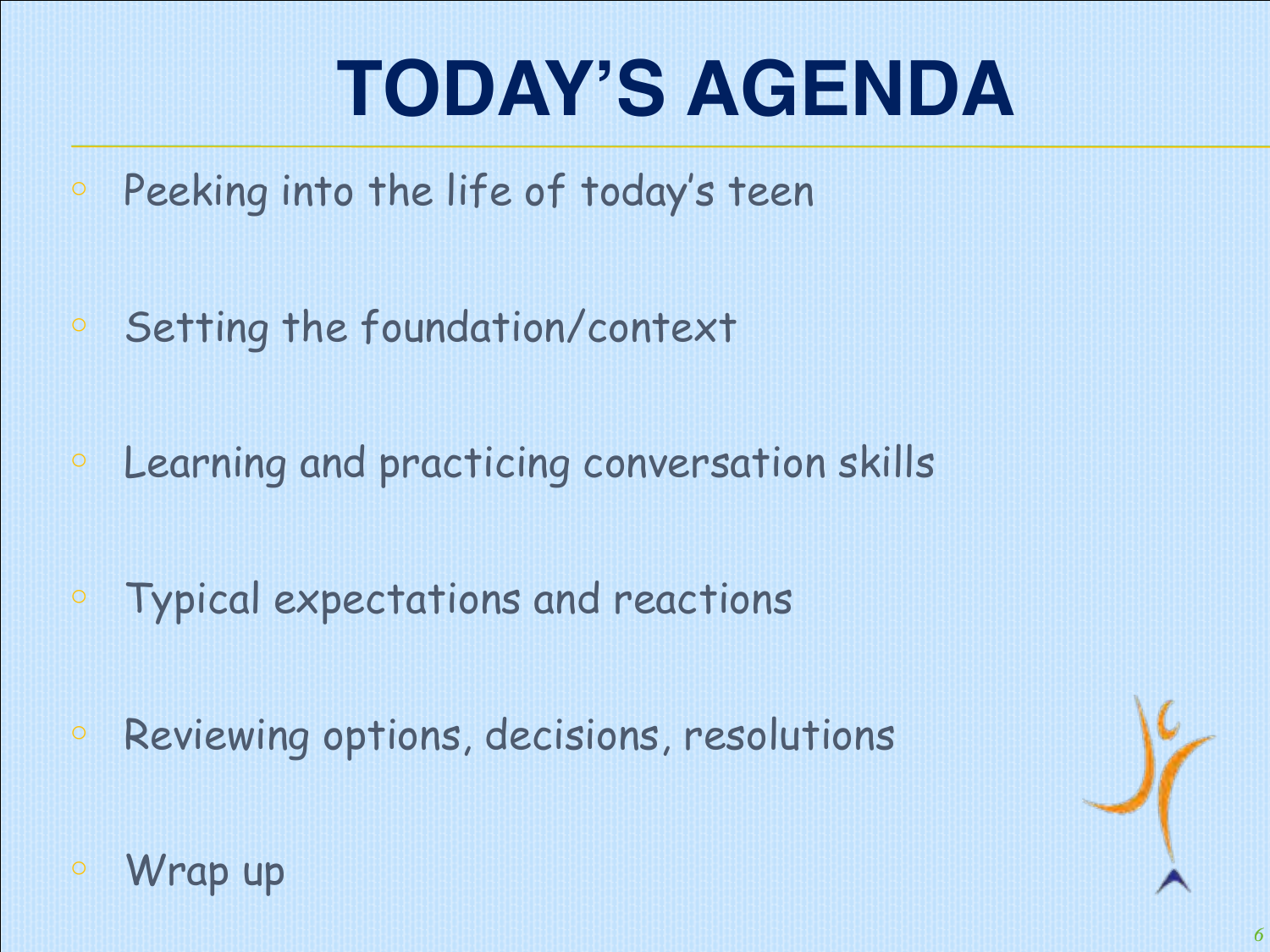### **LIFE OF TODAY'S TEEN...**

**A New Generation**

**New Challenges**

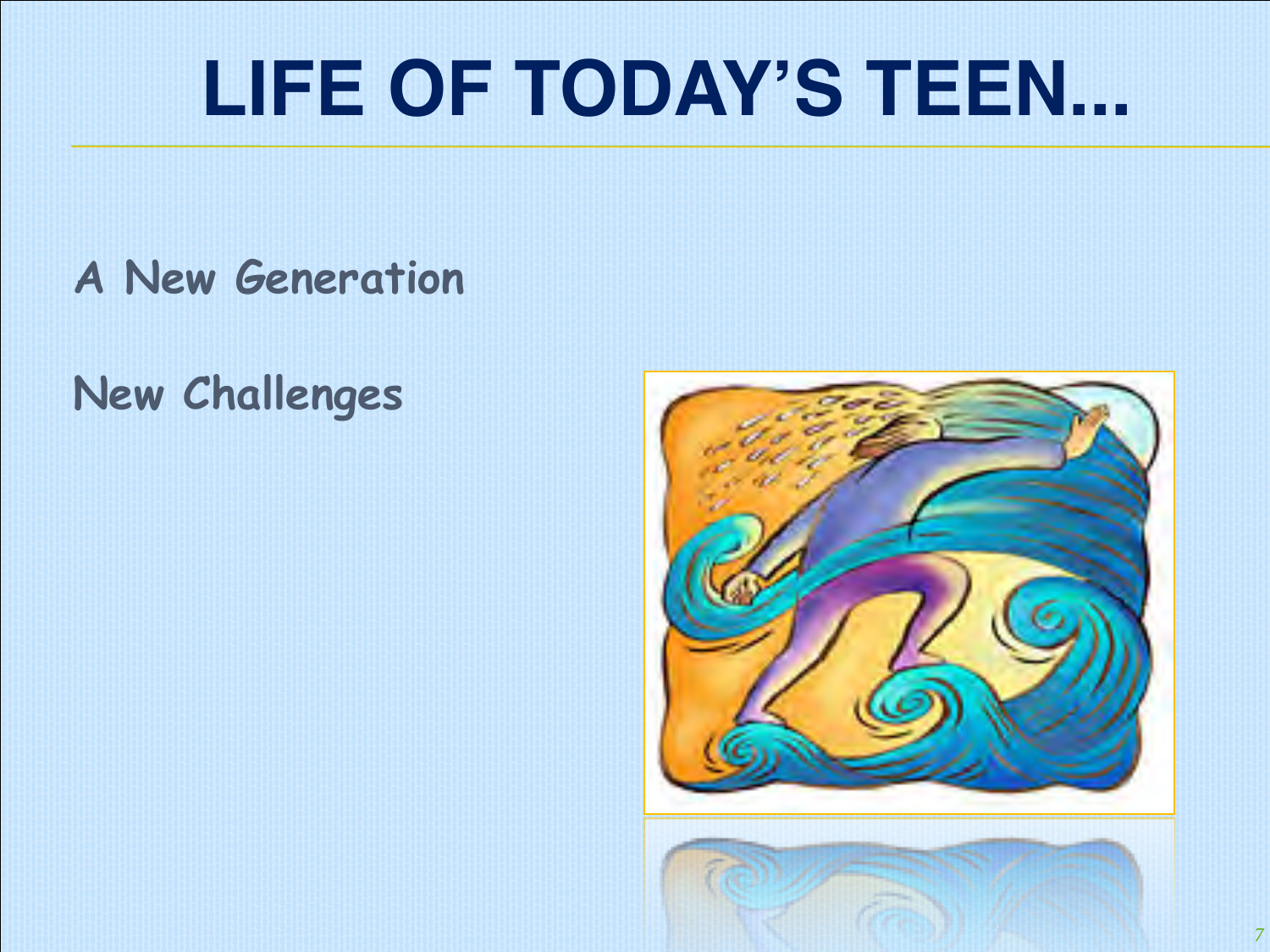## **CONVERSATION DEMO**

- o Demonstrations: Various scenarios
- o Contrasting role-plays
- o The good, the bad, and the ugly

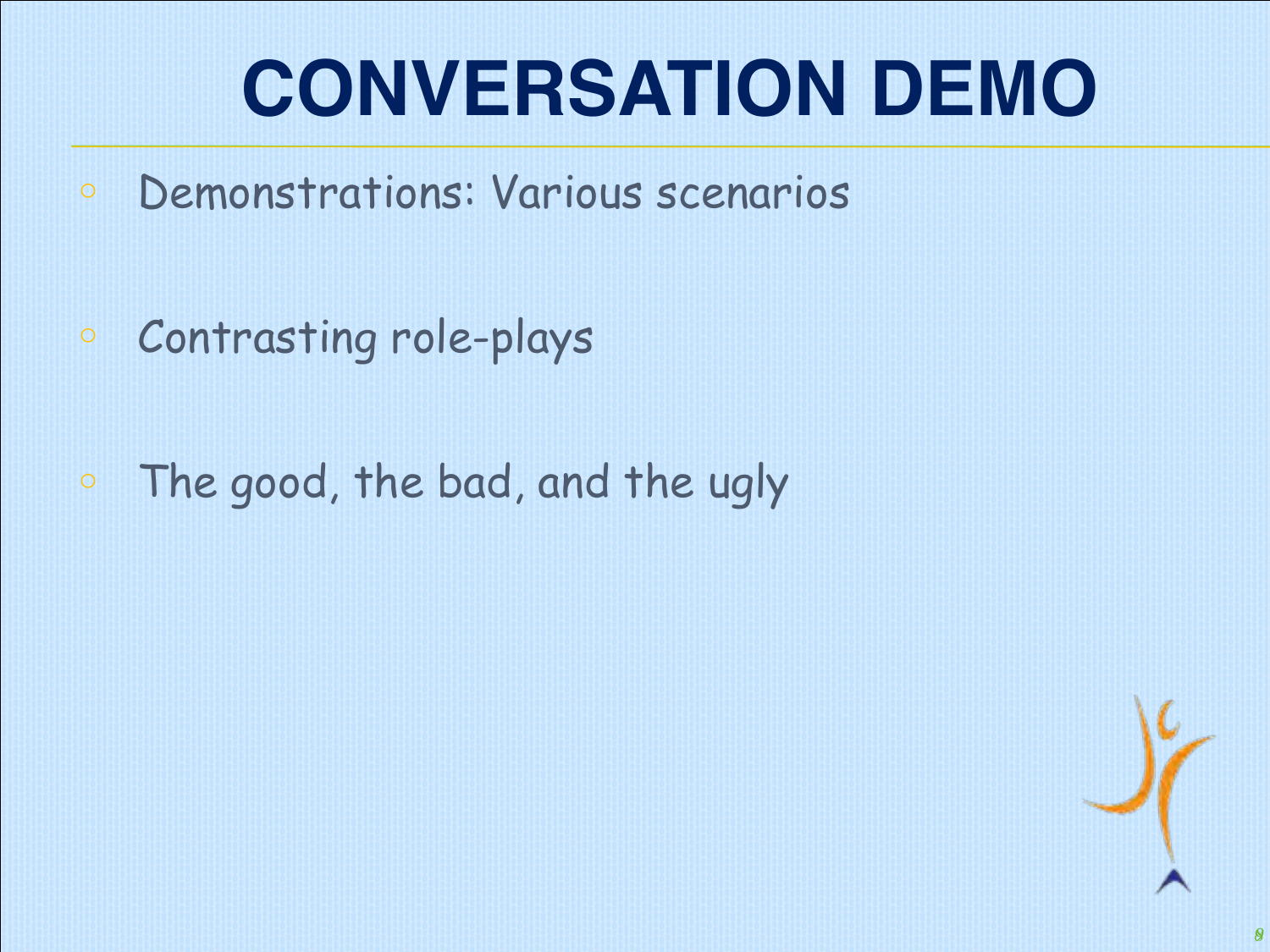#### **EXPECTATIONS AND REACTIONS**

| Typical<br><b>Expectations:</b> | Teen:<br>Listen, help, advise, solve<br>Adult:<br>Open up, better relationship, help,                                                                       |
|---------------------------------|-------------------------------------------------------------------------------------------------------------------------------------------------------------|
| <b>Typical Reactions:</b>       | advise, resolve, tell<br>Teen:<br>Yes, no, maybe, back-off<br>Adult:<br>Satisfaction, concern, judgment, disagreement with<br>outcome<br>or non-negotiables |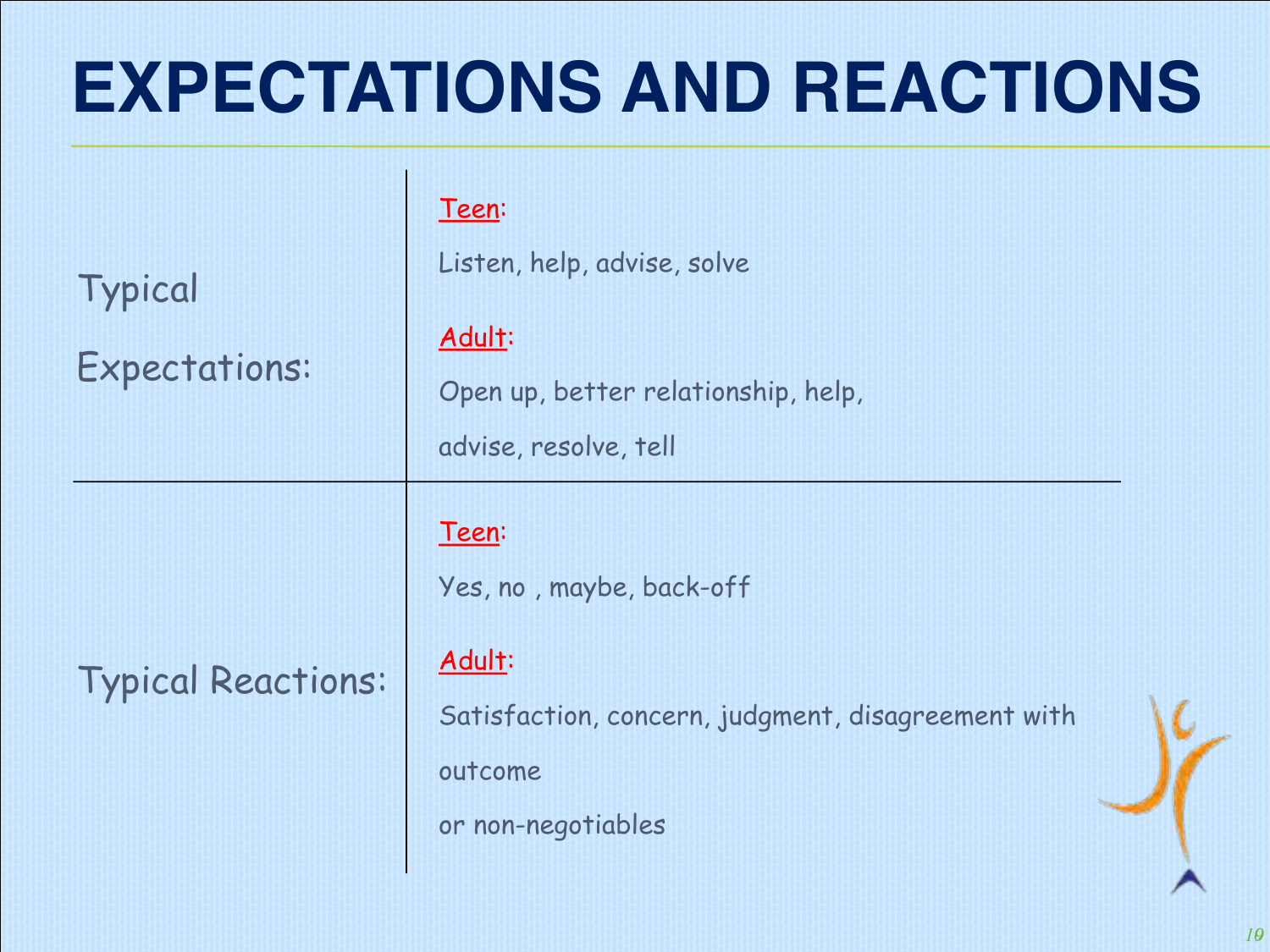## **SETTING A NEW FRAMEWORK**

- o Provide safety/sanctuary/permission
- o Create the context for the conversation
- o Build trust and mutual respect
- o Show up-stay in the moment
- o Try not to judge what you hear
- o Discuss any non-negotiables

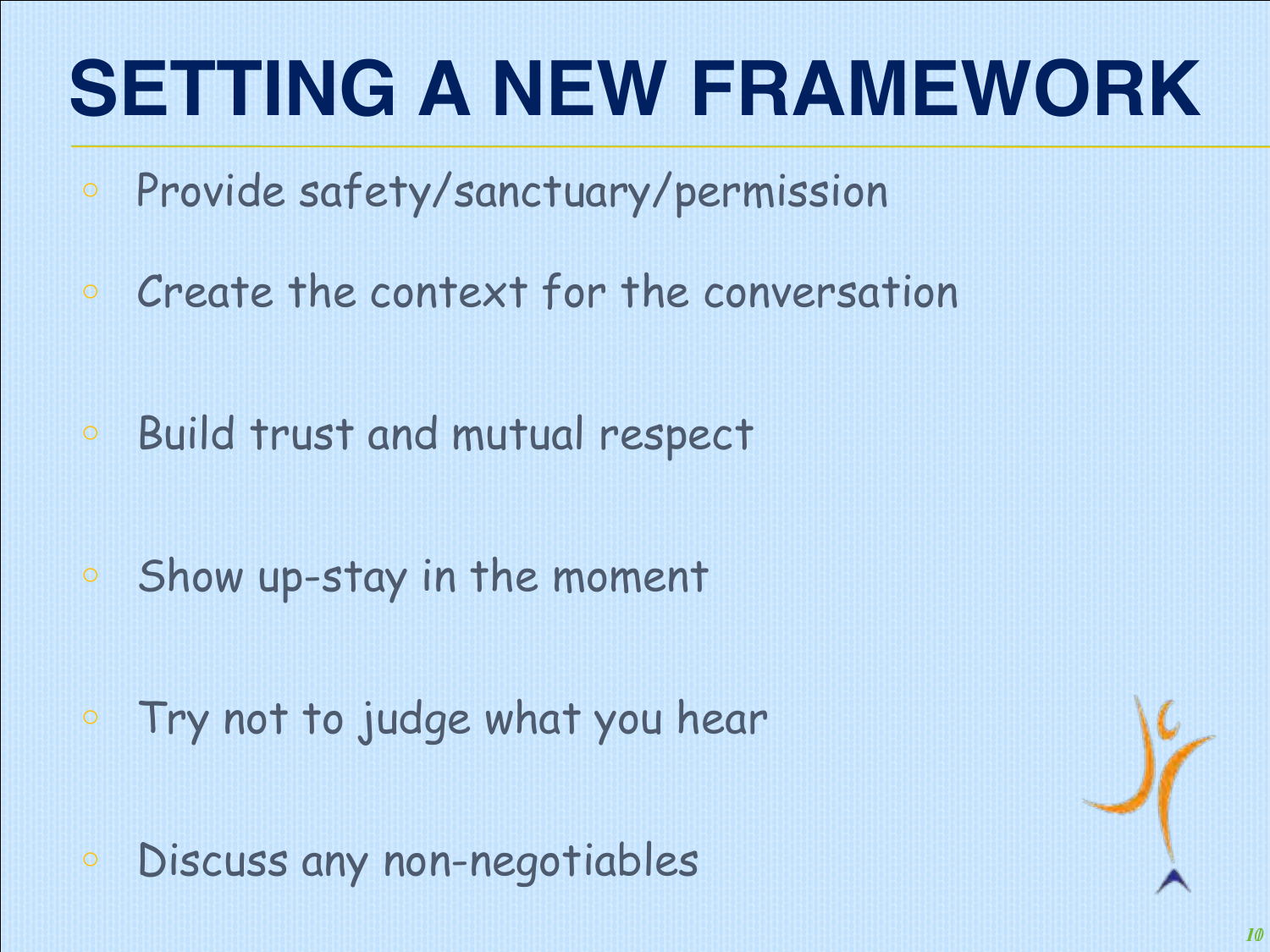## **SANCTUARY**

- o **Sanctuary**: A refuge; a place providing protection and shelter from danger or hardship.
- o What is Sanctuary?
- <sup>o</sup> What does it feel like?
- <sup>o</sup> How do we create it?

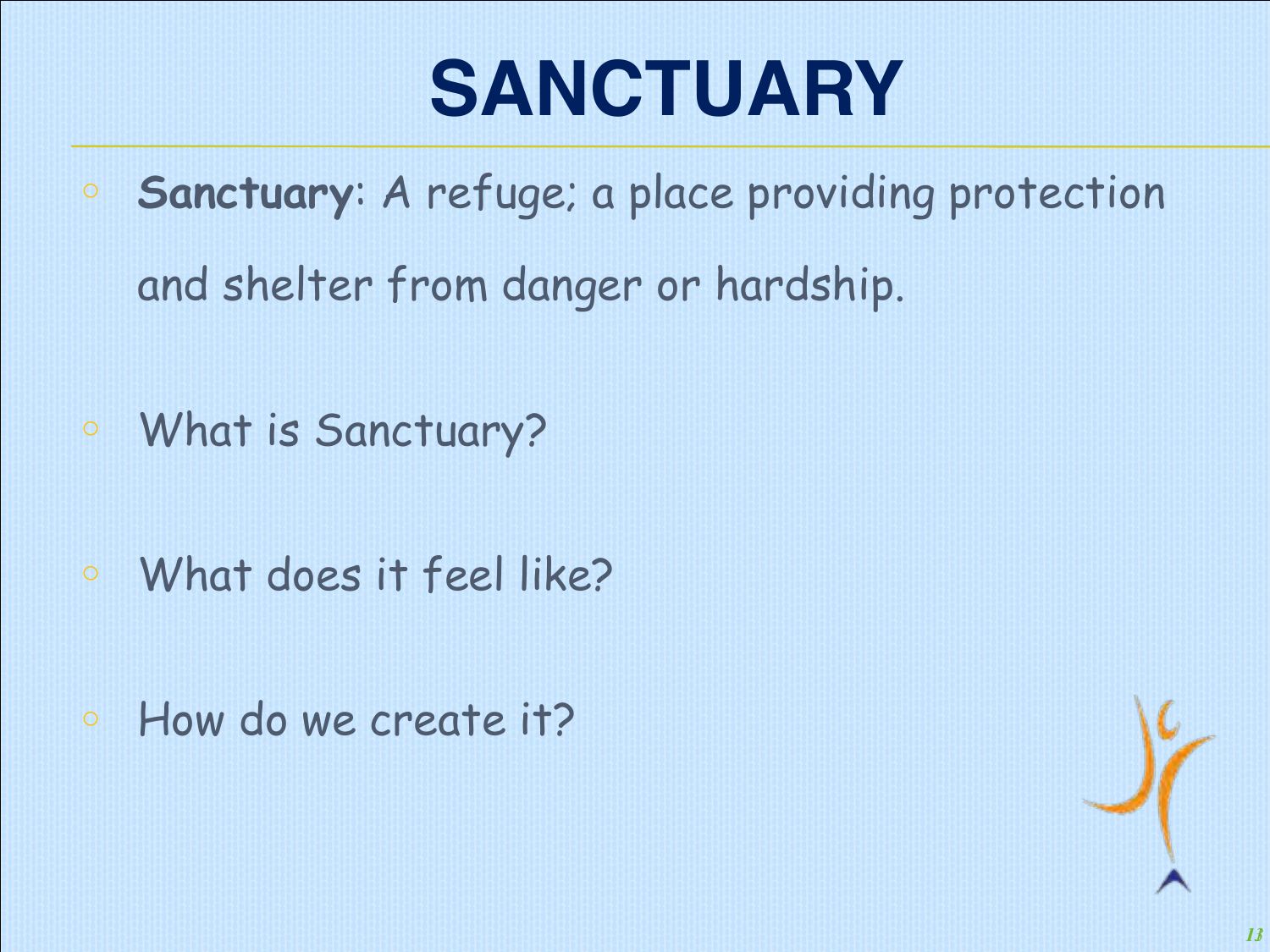#### **SANCTUARY**

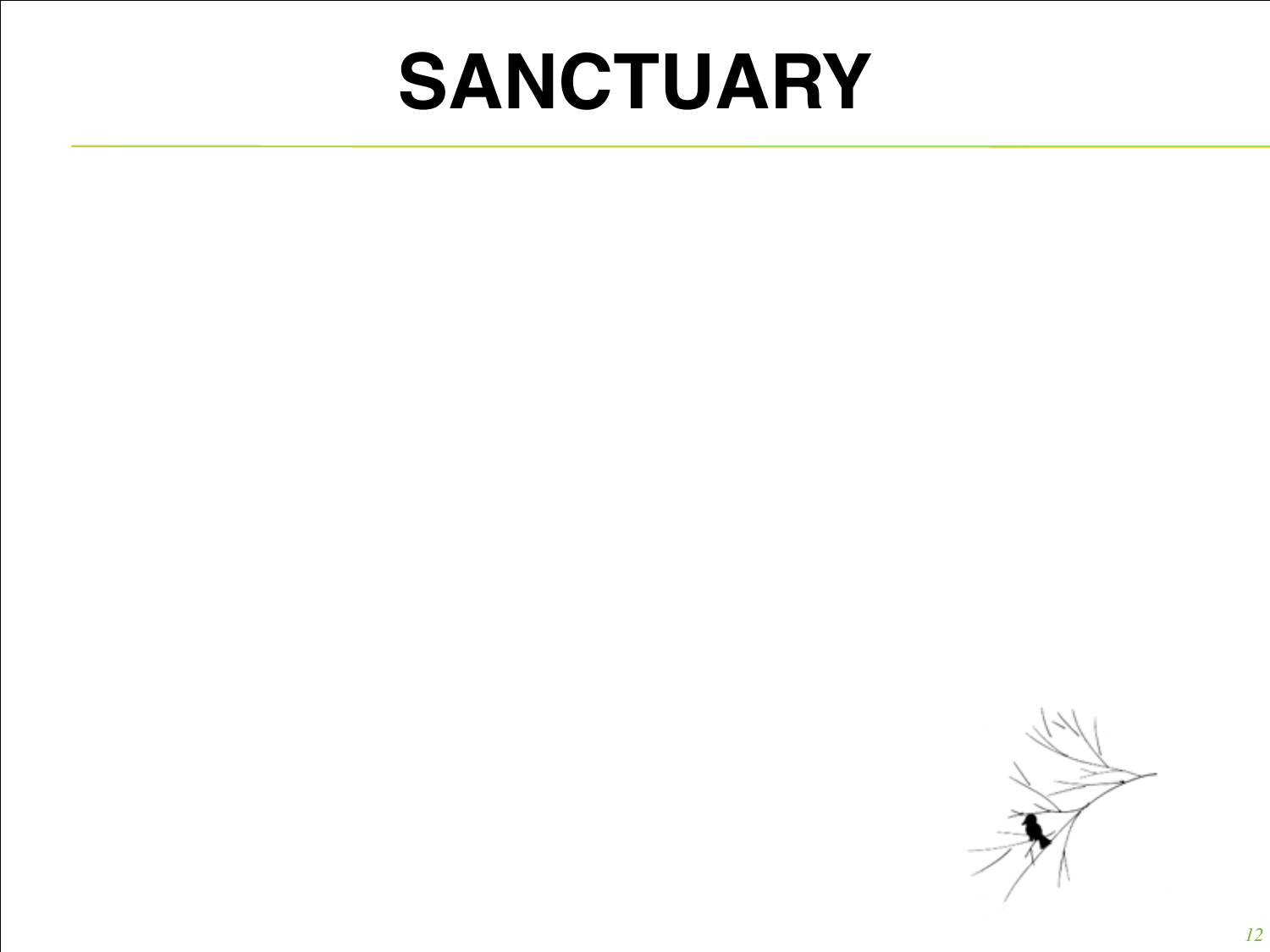#### BREAK

#### 10 MINUTES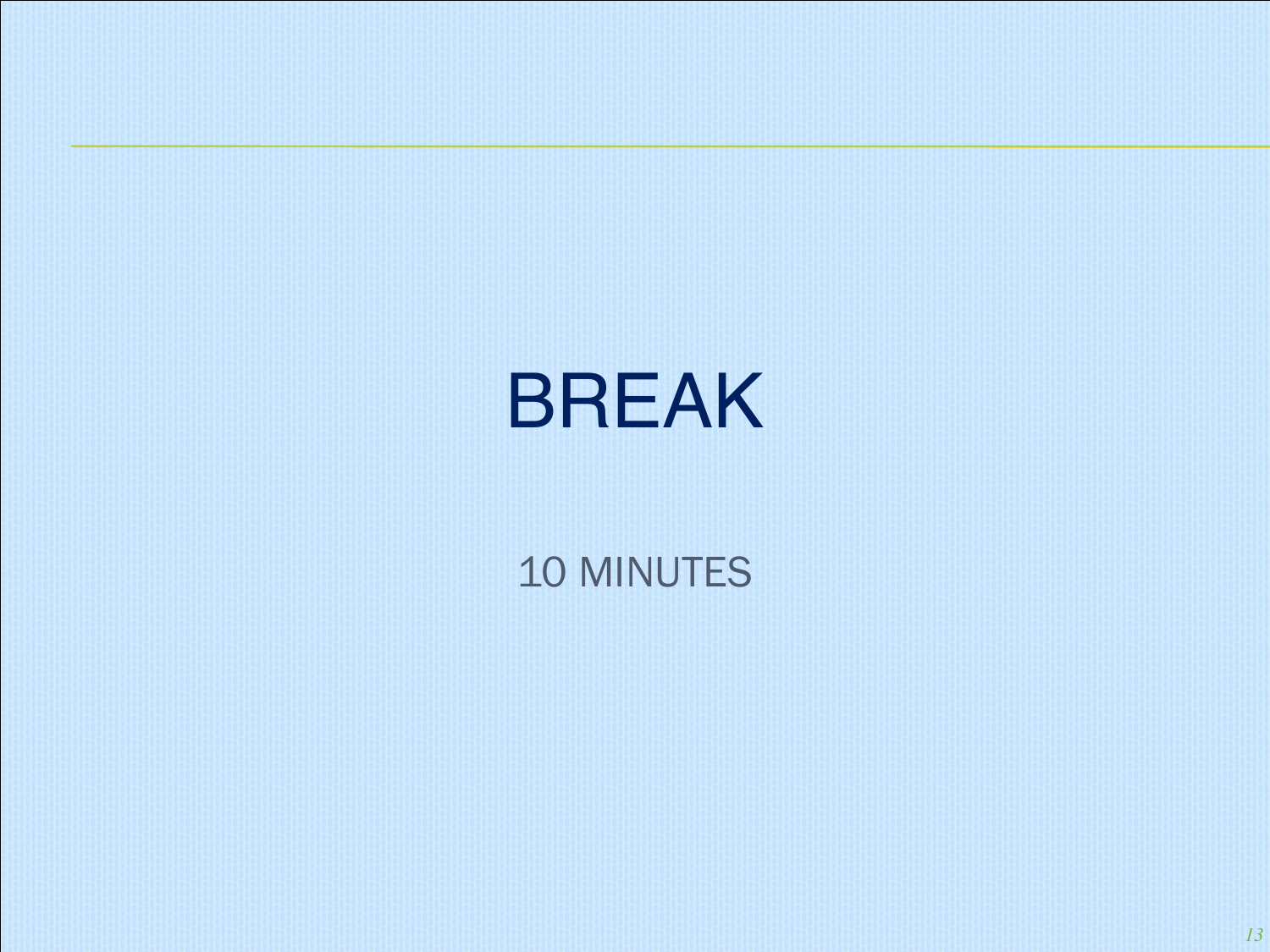## **BASIC SKILLS**

- <sup>o</sup> Active Listening
- <sup>o</sup> Asking Questions
- <sup>o</sup> Closing the Conversation



REMEMBER: The main goal of the conversation is **not** to have the adult

"fix the problem."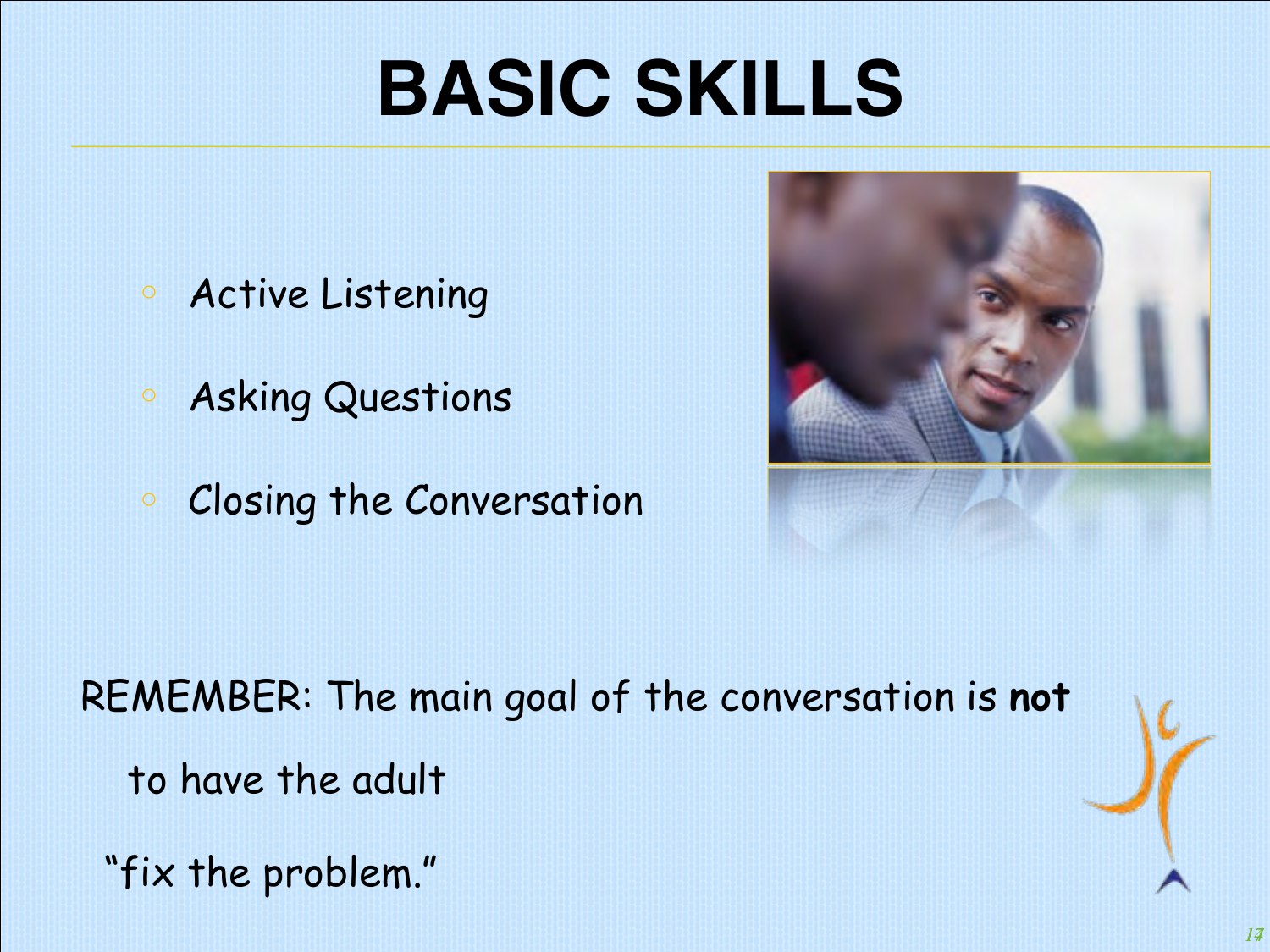#### **DEFINITION OF ACTIVE LISTENING**

- o A communication technique
- o Requires listener to feed back what they hear by restating and/or paraphrasing
- <sup>o</sup> Confirms what is heard
- <sup>o</sup> Confirms the "understanding" of both parties

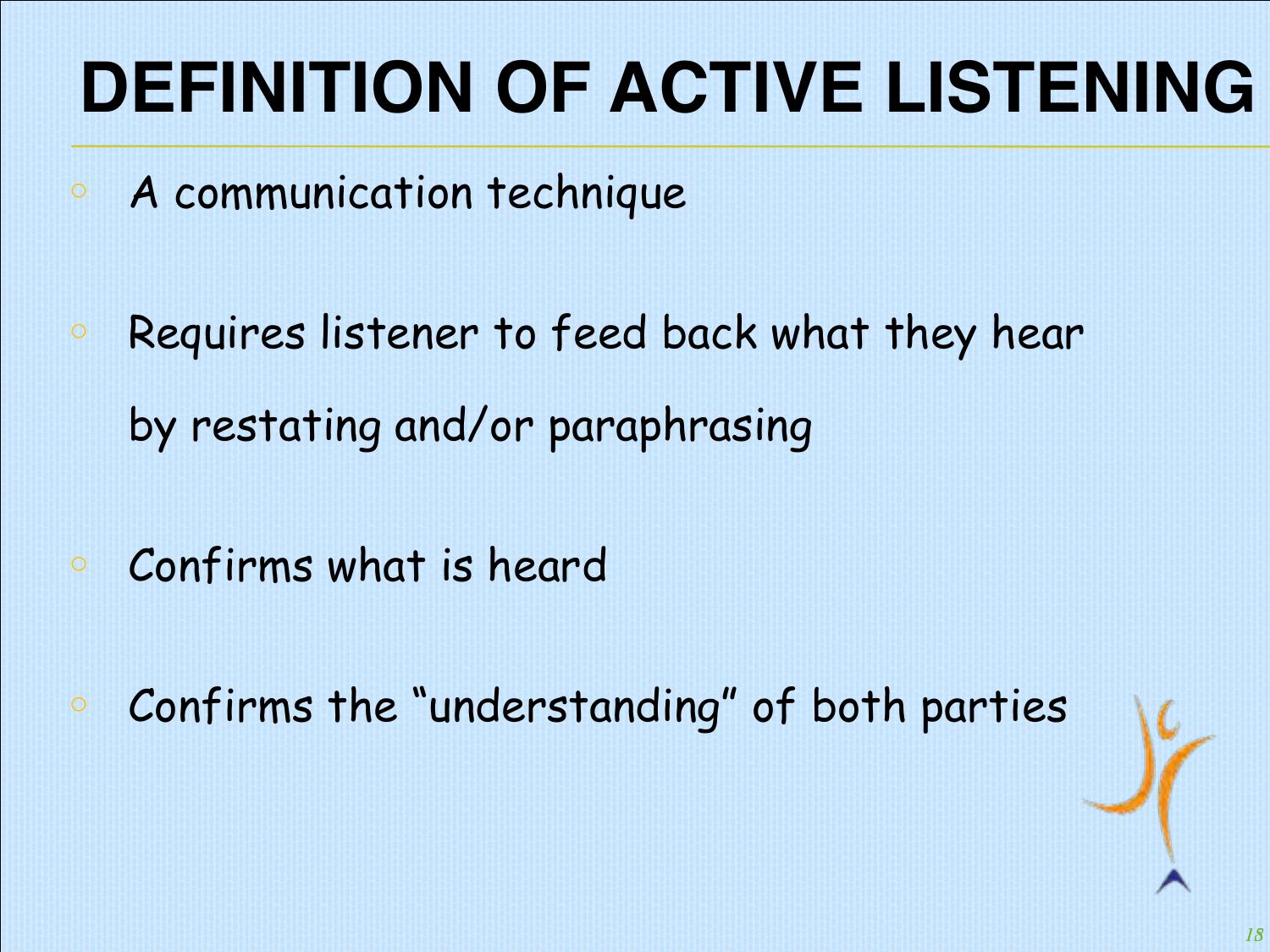#### **1. Active Listening**

<sup>o</sup>Pair up and take turns:

**Adult** speaks to other adult

<sup>o</sup>Speaker not to be interrupted

<sup>o</sup>Listener listens attentively, limiting responses to:

✓Tell me more...

✓What I hear you saying is (paraphrase or summarize, with no embellishment.)... Did I get it?

✓Silence; give them space to go where they choose.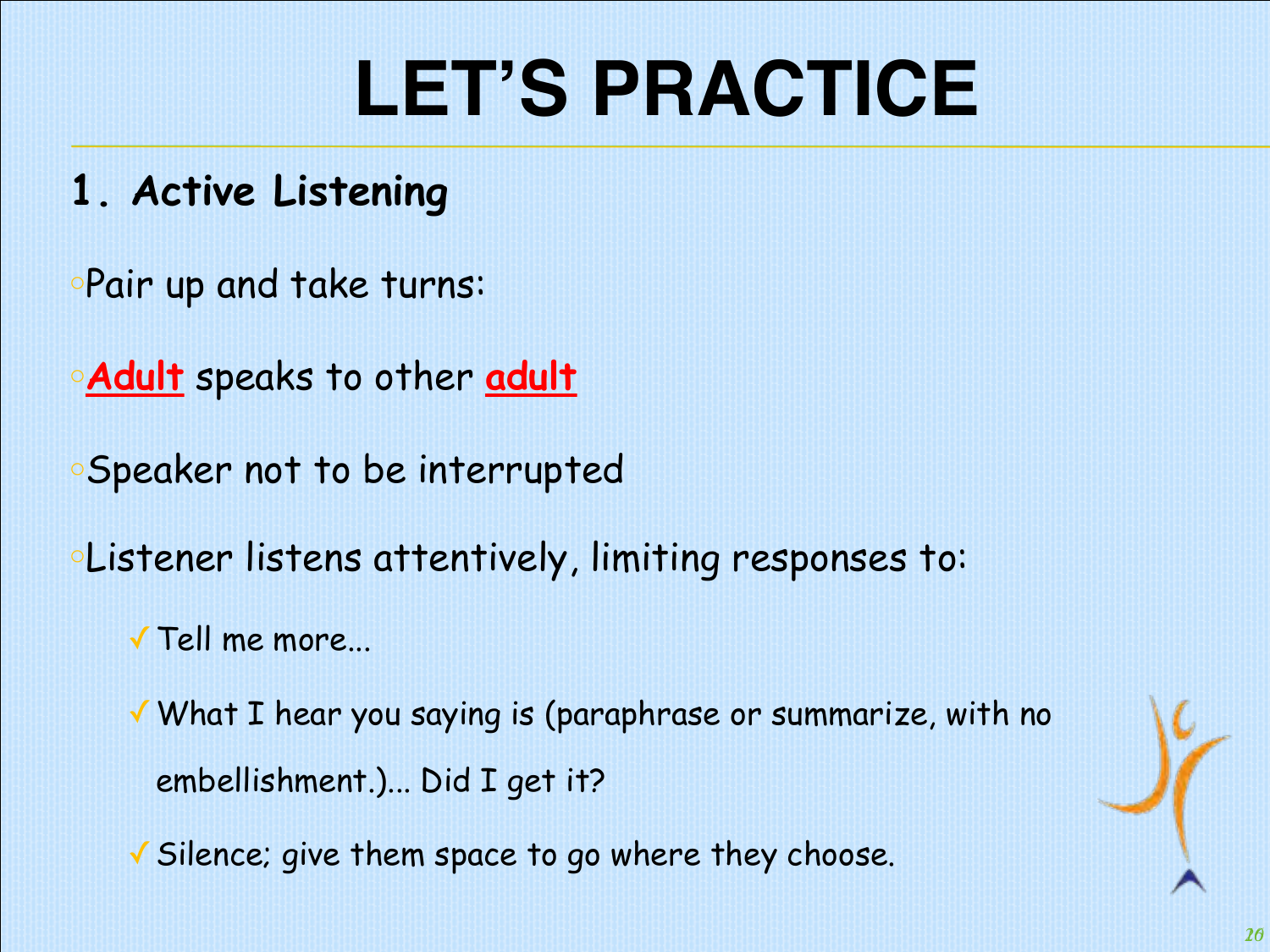- **1. Active Listening**
- <sup>o</sup>Pair up and take turns:
- <sup>o</sup>**Adult** speaks to **teen**
- <sup>o</sup>Speaker not to be interrupted
- <sup>o</sup>Listener listens attentively, limiting responses to:
	- ✓Tell me more...
	- ✓What I hear you saying is (paraphrase or summarize, with no embellishment.)... Did I get it?
	- ✓Silence; give them space to go where they choose.

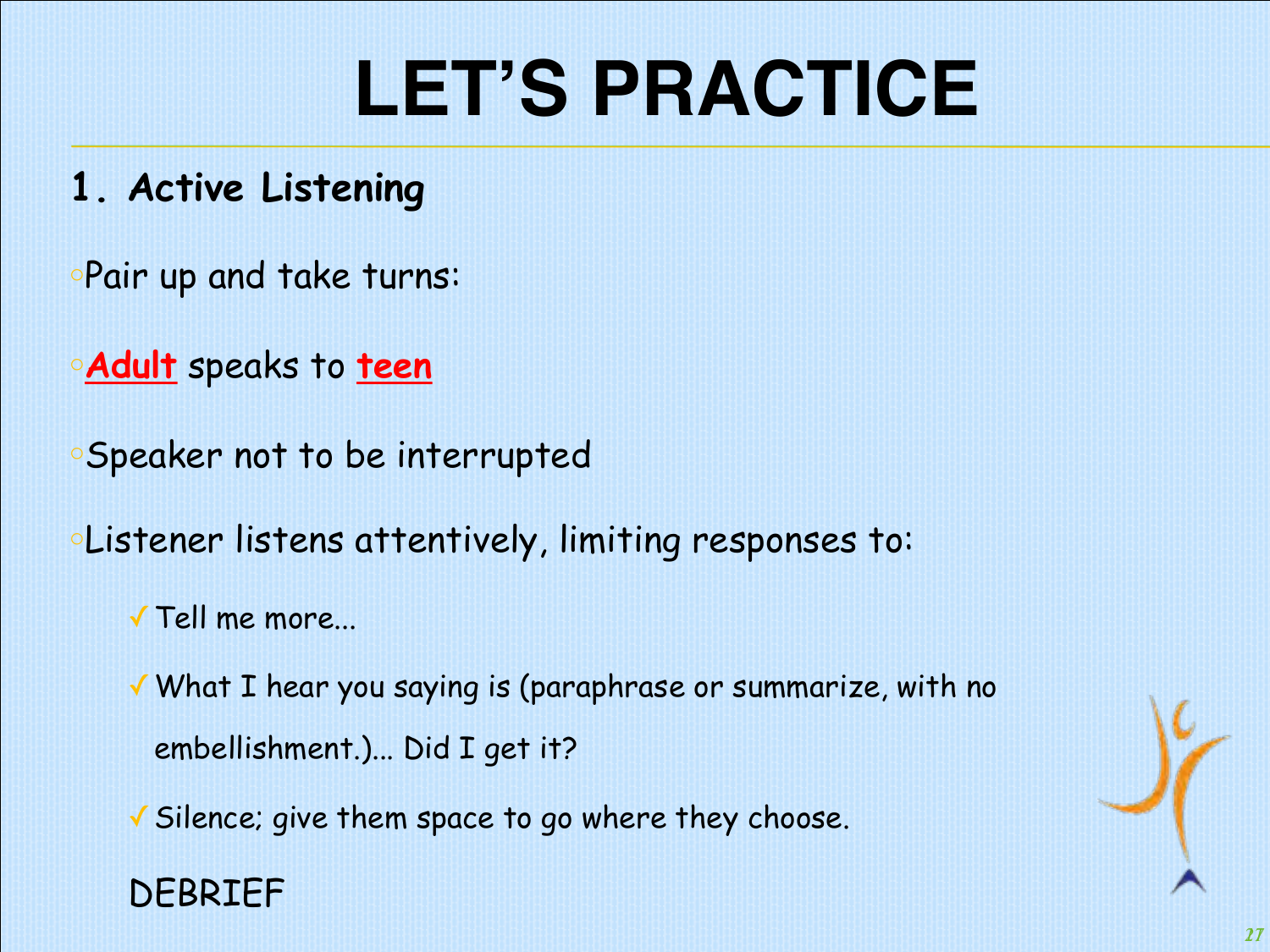#### **2. Asking Open-Ended Questions**

- <sup>o</sup> Avoid leading or loaded questions
- <sup>o</sup> Practice open-ended questions
	- ✓ How can I be helpful?
	- ✓ What have you tried before?
	- ✓ What could you have done differently?
	- ✓ What would you recommend to a friend?
	- $\checkmark$  How is all this sitting with you?

DEBRIEF

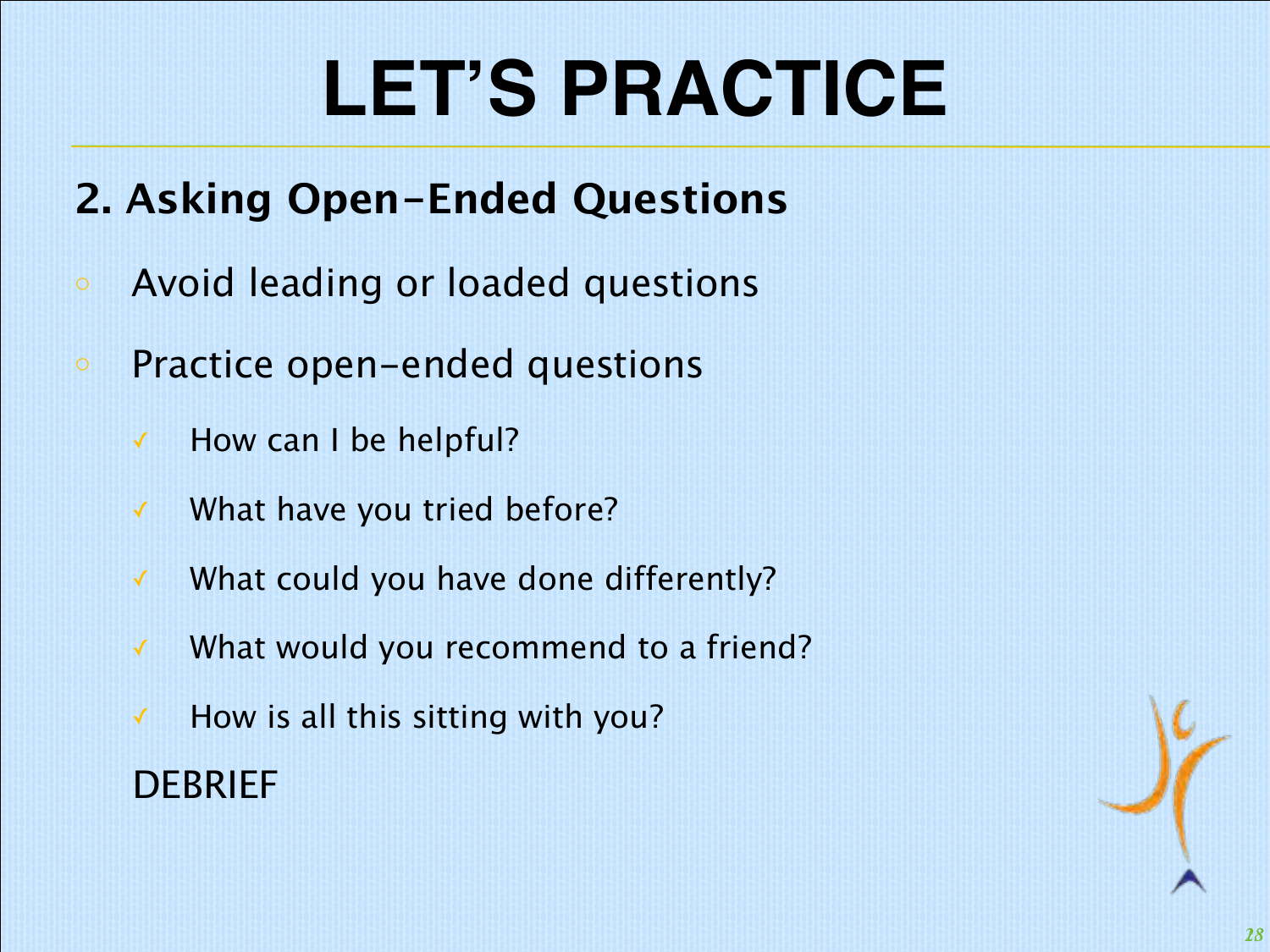- **3. Ending the Conversation**
- <sup>o</sup>Check for additional clarity
- <sup>o</sup>Summarize options/choices
- <sup>o</sup>Bring awareness to possible resolutions
- <sup>o</sup>Discuss potential next steps including more exploration and/or conversation as needed with others DEBRIEF

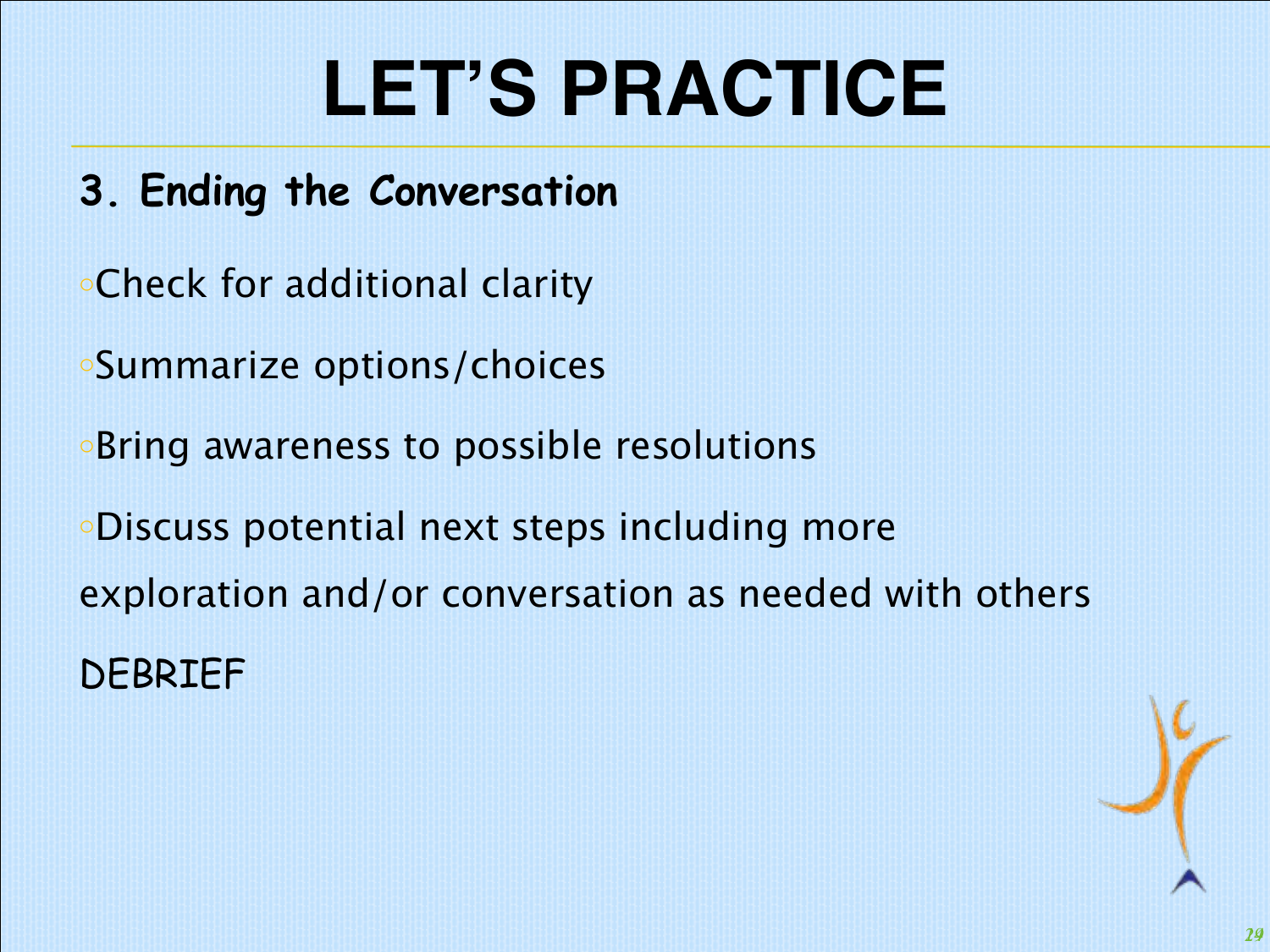# **CONVERSATION RESULTS**

- <sup>o</sup> Greater clarity
- <sup>o</sup> Generation of options/choices
- <sup>o</sup> No resolution, partial resolution, full resolution……
- o Possible action steps
- o More exploration of possibilities as needed

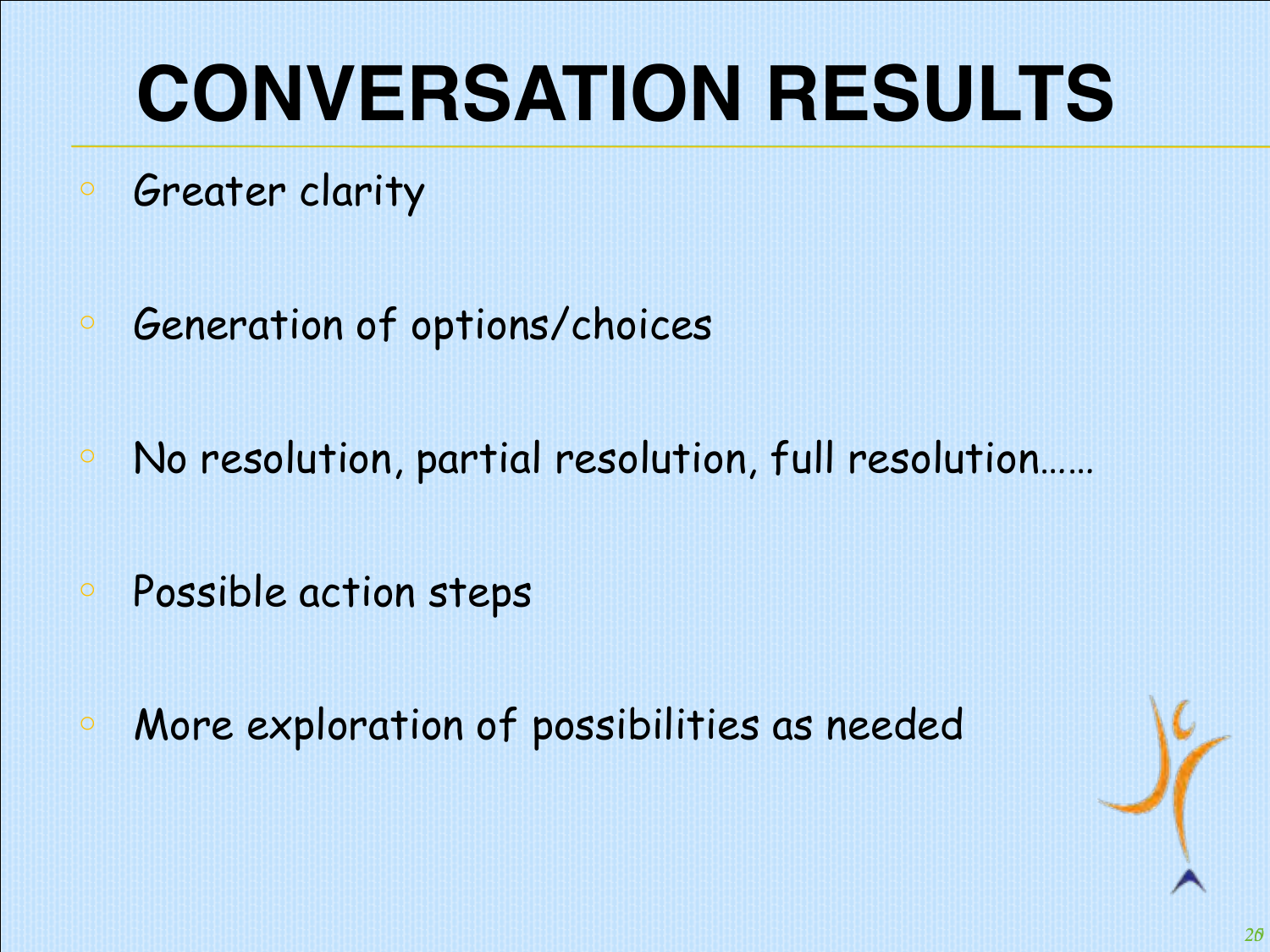#### BREAK

#### 10 MINUTES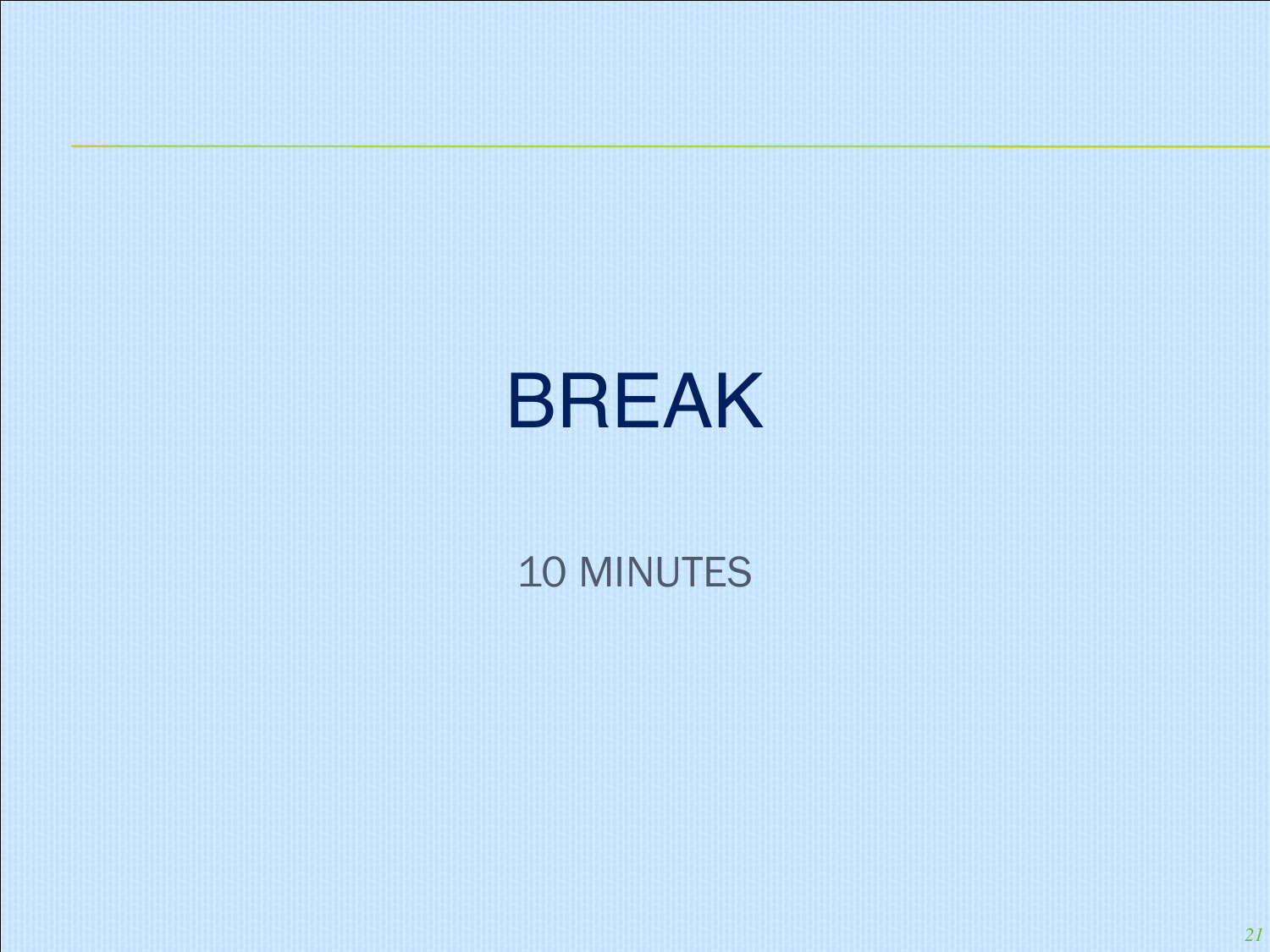## **THE SHIFTS**

- o Teens coming to the realization they have the power to make good decisions about their lives
- o The relationship has been established for future support or continued conversations

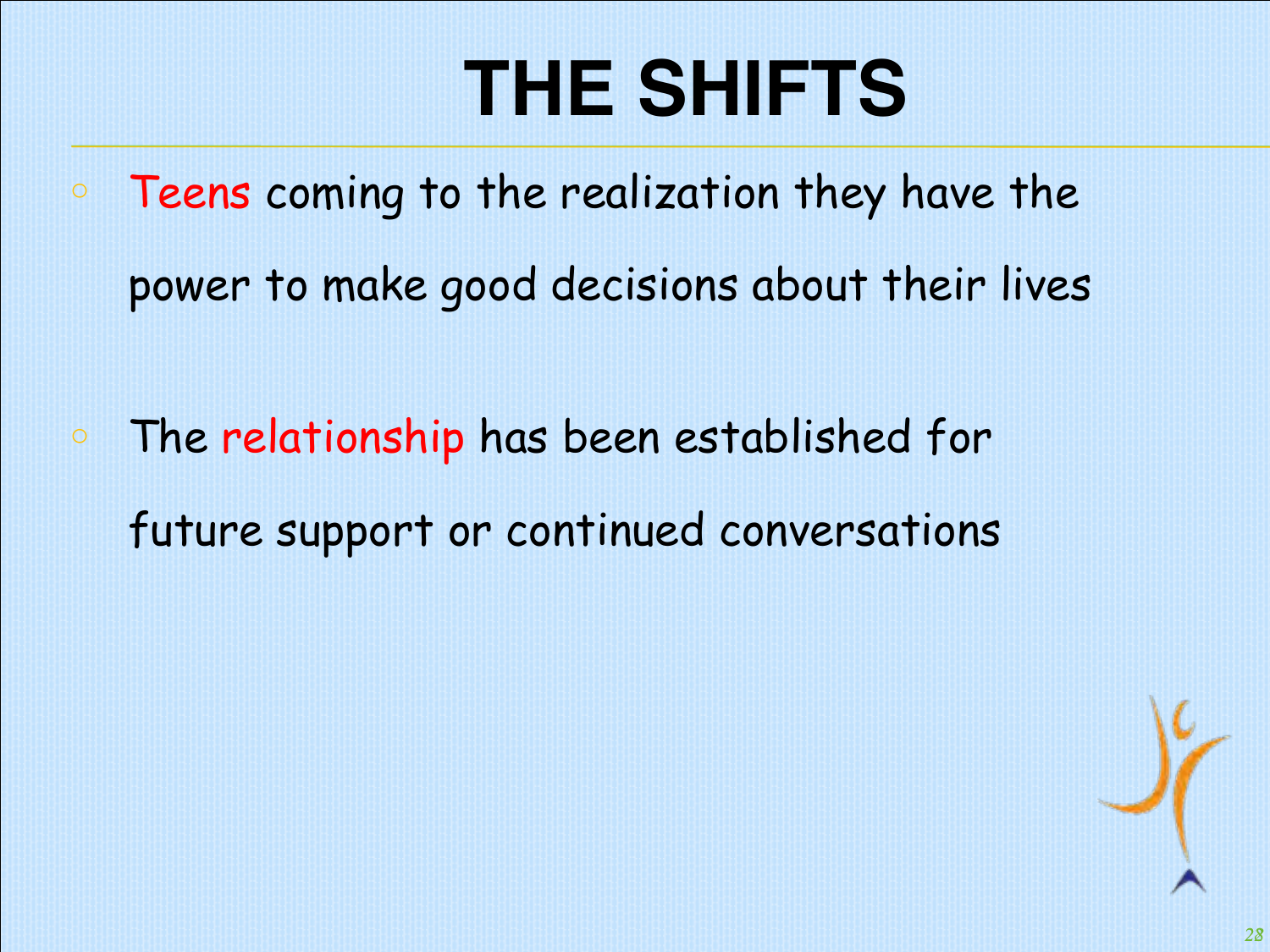#### Giving Advice versus Coaching

- <sup>o</sup> *Giving Advice:*
- <sup>o</sup> Authoritative
- o Doubting
- o Agenda
- <sup>o</sup> Telling
- <sup>o</sup> Directing
- <sup>o</sup> Dependent
- o Rescuing
- <sup>o</sup> *Coaching:*
- <sup>o</sup> Asking permission
- o Trusting
- o Curiosity
- <sup>o</sup> Listening
- <sup>o</sup> Asking questions
- <sup>o</sup> Independent
- o Empowering

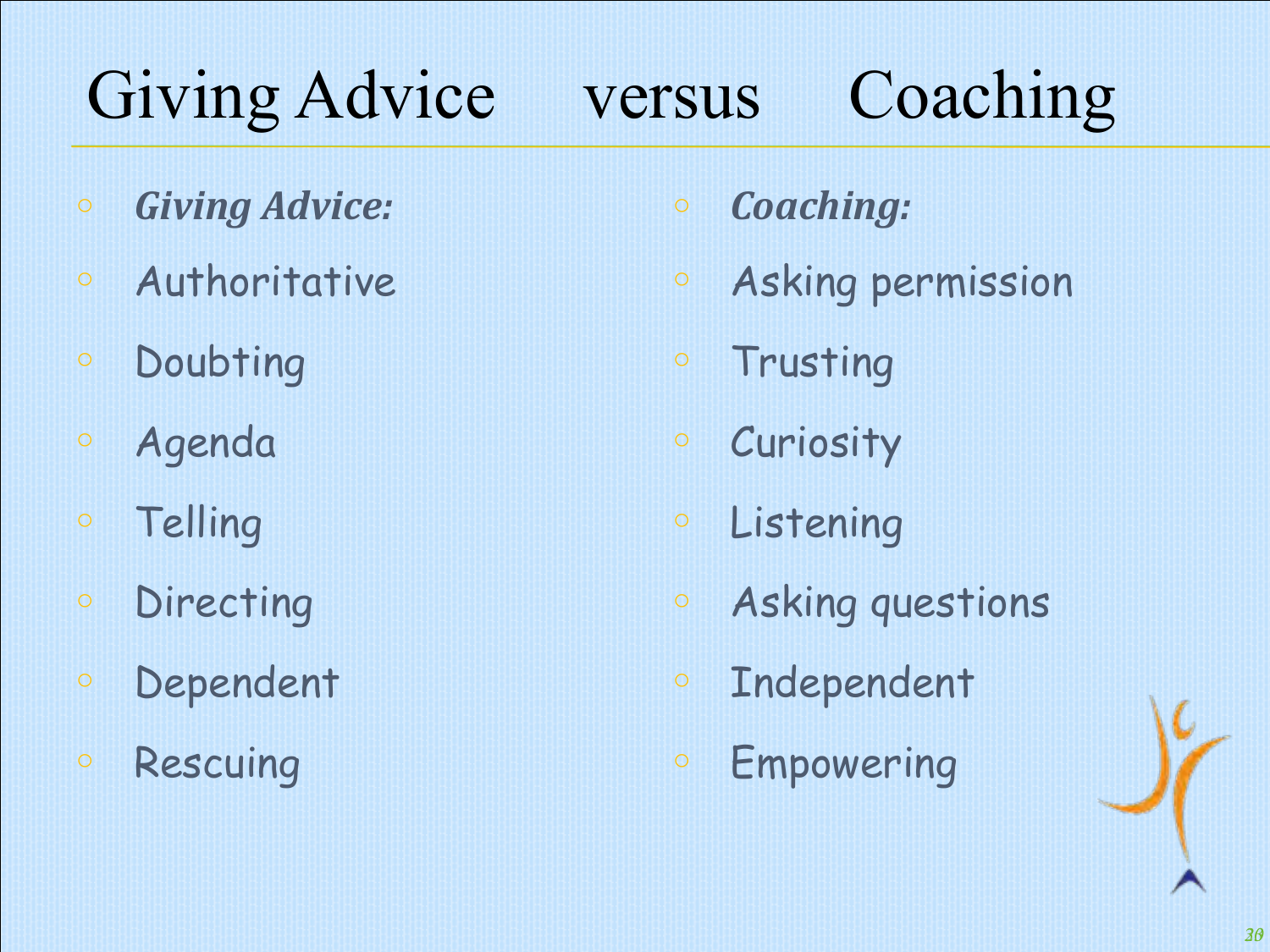#### **WRAP-UP**

- o Debrief
- o Questions?
- o Thoughts?



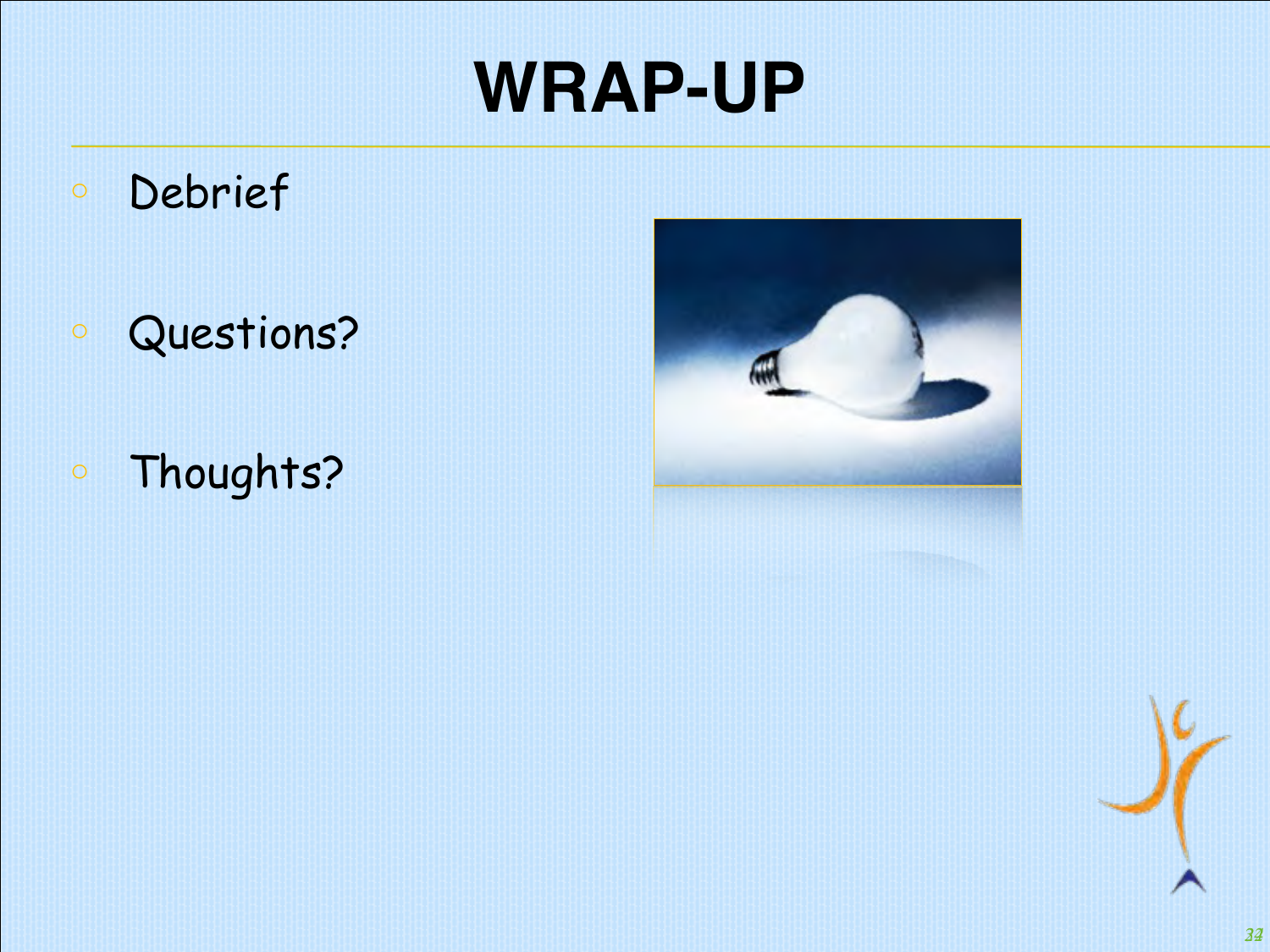#### **RESOURCES**

#### Possible Resources to Support Talking with Teens

- <sup>o</sup> Advanced Reasoning Skills in Adolescents; [www.centerforbrainhealth.org](http://www.centerforbrainhealth.org/)
- <sup>o</sup> [www.jstcoach.com/jodi-sleeper-triplett](http://www.jstcoach.com/jodi-sleeper-triplett)
- <sup>o</sup> International Coach Federation [www.coachfederation.org](http://www.coachfederation.org/)
- <sup>o</sup> Local Chapter of the ICF [www.icftucson.com](http://www.icftucson.com/)
- o Co-Active Coaching by Whitworth, Kimsey, and Sandahl
- <sup>o</sup> Language and the Pursuit of Happiness by Chalmers Brothers
- <sup>o</sup> Complete Idiot's Guide to Child and Adolescent Psychology
- <sup>o</sup> [www.touchpointconnection.org](http://www.touchpointconnection.org/)
- **Enneagram Made Easy by Baron and Wagele**
- o [www.TED.com](http://www.ted.com/) Simon Sinek; How Great Leaders Inspire Action. Start with Why